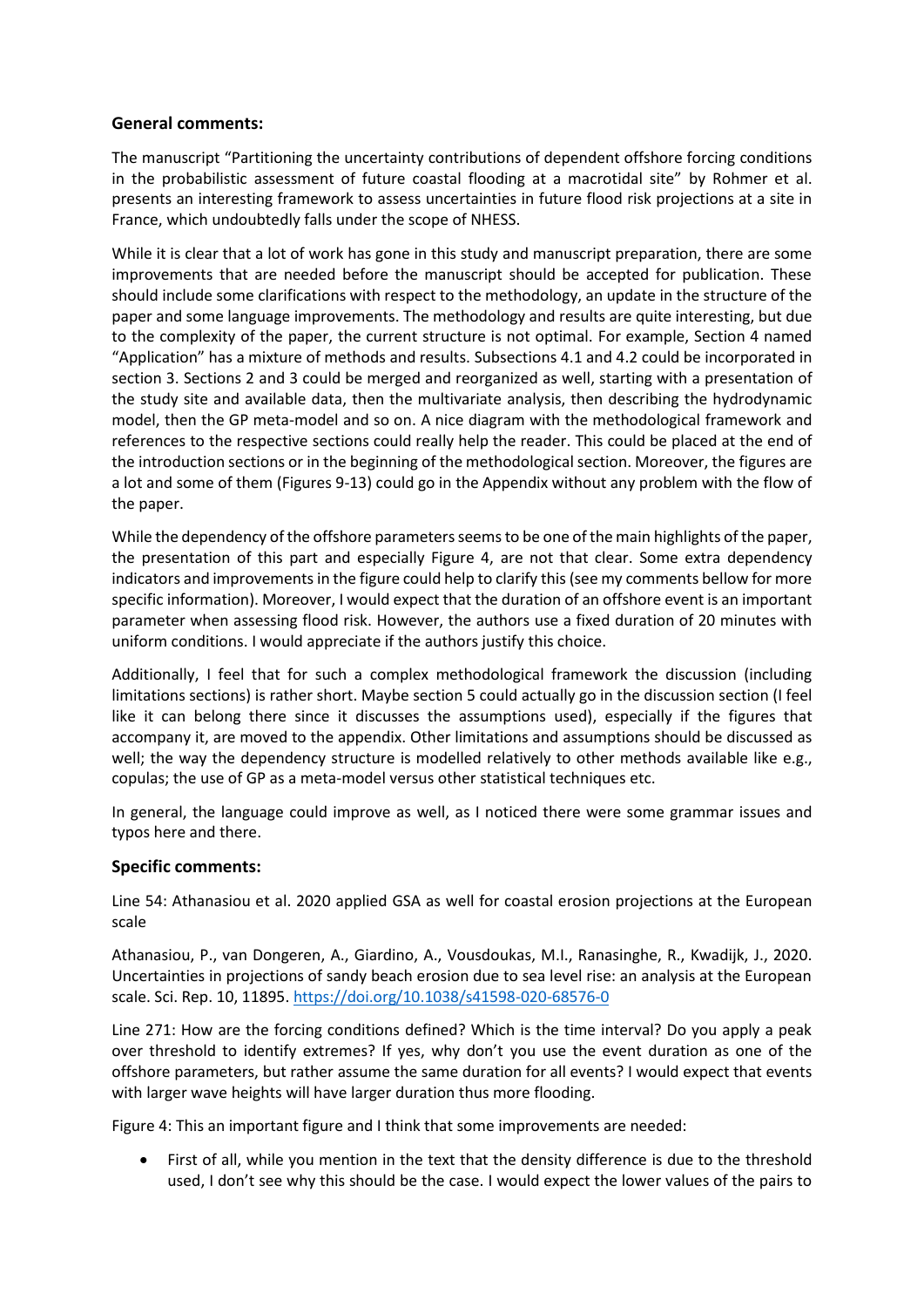have higher densities, since lower wave conditions would be more frequent. It would generally help to plot histograms for each variable at the x and y axis.

- The grey dots are the simulated samples. Why don't you plot the observed data as well? This would be critical to see if the simulated samples follow the structure of the observed data.
- The yellow dots (training data) should be plotted on top of the simulated points, since now sometimes they are not visible. Additionally, the training data do not seem to sample well the parameter space. This should not be the case if the maximum dissimilarity algorithm (MDA) was used.
- Some correlation statistics (Pearson or tail dependency) would really provide some insights on the dependencies between the parameters, which is one of the main points of the paper. Along with point 2, it would be nice to compare these indicators between observed and simulated pairs.
- In the caption you refer to the next section. This type of referring to parts of the manuscript that come afterwards happens in various points. Consider positioning the figures at a point were all things presented in the figure have been discussed already.

Lines 294-296 and Line 299: The way you select the extra cases with high SWL is not clear. How are these cases defined? Are they based on simulated conditions using an offset for SWL? This should be clarified in the text.

Table 1: Here, you present the performance indicators for the meta-models you present in Section 5, so it is not clear what they are about yet. Additionally, while you use a 10-fold validation I see only one value? Is this the average of the performance indicators? Shouldn't the range be included as well?

Figure 5: See my previous comment. Do you present all validations in the 10-fold validation here? Sometimes  $Q^2$  is presented in decimal and other on percentage, try to be consistent. It would be interesting to see some validation with the actual flood volume instead of the logarithm as well.

Figure 6: What does this figure show exactly? Is this for the median SLR projections of RCP4.5? Which stochastics procedures are included here? What do the uncertainty bands describe exactly? Is this the total uncertainty of the projections of flood risk? Then one could question why the decomposition of the uncertainty is important if the uncertainty itself is that small.

Figure 11: For some of the light blue bars the widths used are different than that of the white bars (*Hs, Tp, Dp*). I imagine this can change the count that is plotted?

Line 498: "By 2100, the threshold…", from the graph the contribution of RCP seems minimal, while the DEM one is even larger than in 2050, so I am not sure why you mention the RCPs here.

## **Technical corrections:**

Line 33: "..., flood severity is..."

Line 63: "… and to probabilistic assessments…", to is not needed here

Figure 1: Caption needs to be rephrased. Consider having a general title and then describing the panels. Moreover, there are things in the figure that are not described like the star and point P.

Line 120: Here, there is a reference to Fig.3 which has a caption where the next section is referred (Section 3.1). It would make more sense to show the figure when everything about it has already been described.

Line 123: Consider clarifying in the figure caption that the 50 random series are a subset of a larger number or realization that have been used to get the actual confidence bounds.